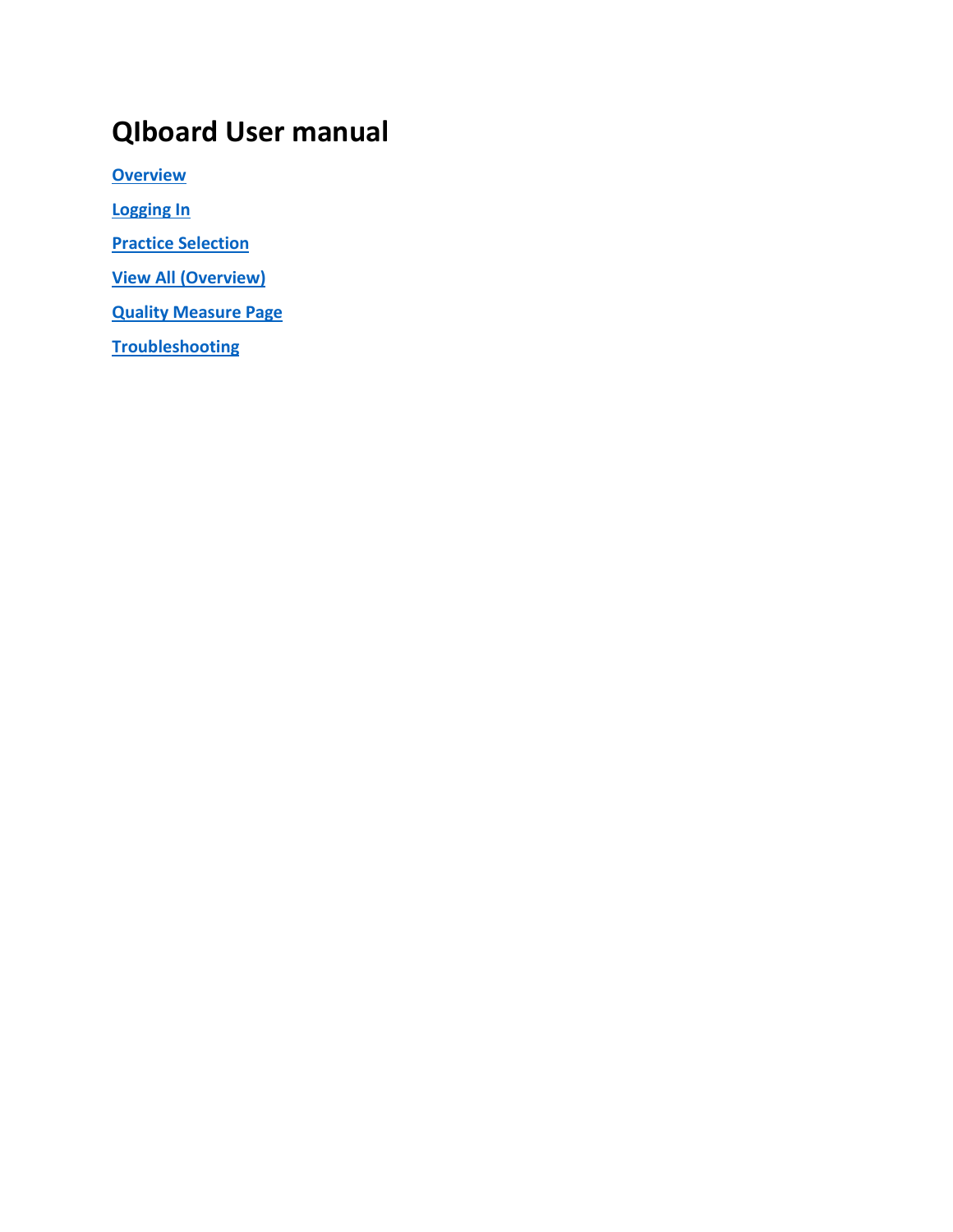### <span id="page-1-0"></span>Overview

QIboard is a tool used to track PAT and CQM performance over time. It can be used while speaking with a practice, to show how the practice is performing. QIboard can also be used to develop reports on practices, by providing a digital source of CQM performance to augment your record keeping.

### <span id="page-1-1"></span>Logging In

First page is a login screen. Enter the user name and password received from your state leader. Move the mouse over the text fields. Type in your user name and password. Then click login.

| Login                                    |  |
|------------------------------------------|--|
| Log in with your LDAP credentials<br>-av |  |
| Usemame<br>This field cannot be blank.   |  |
|                                          |  |
| Password                                 |  |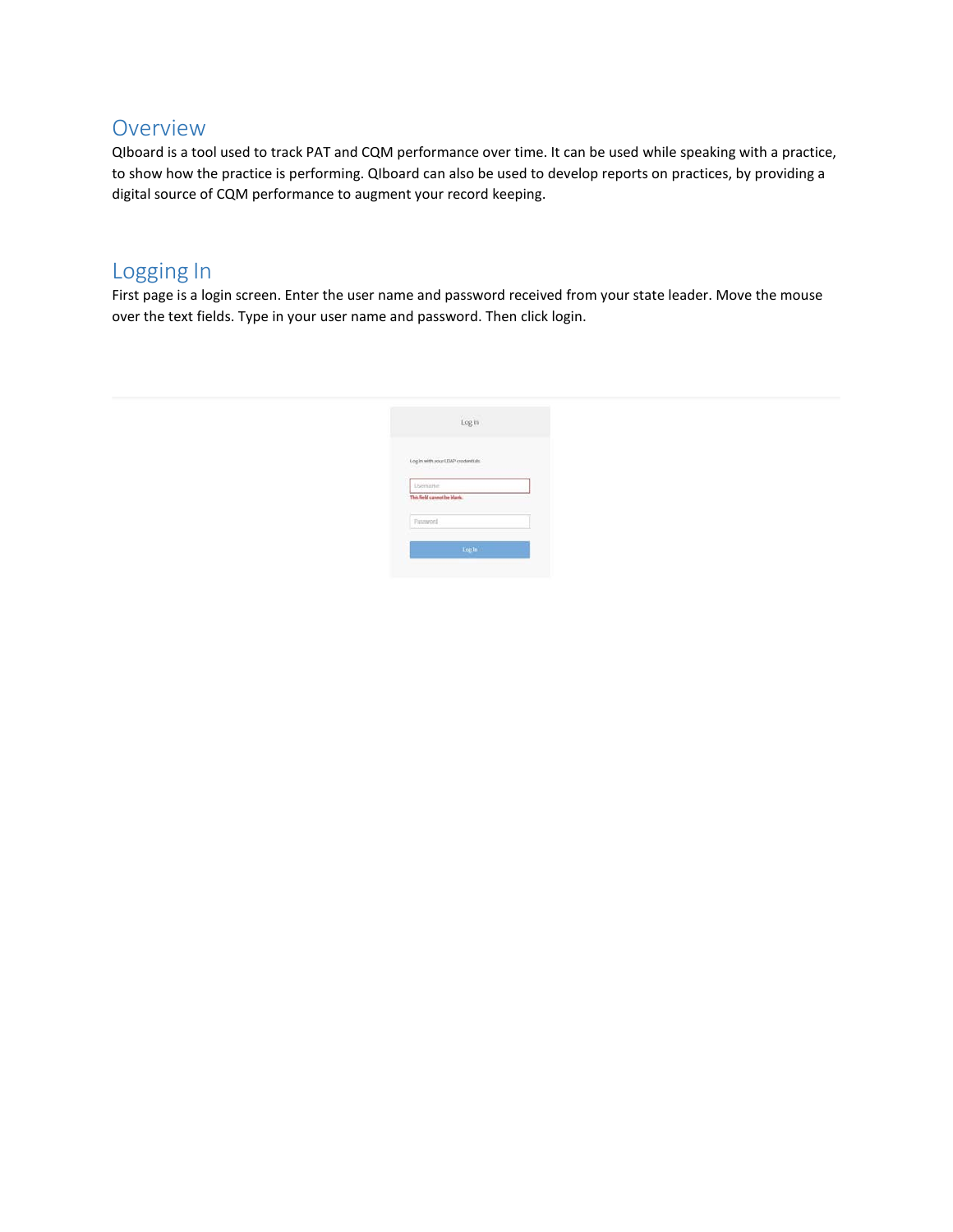## <span id="page-2-0"></span>Practice Selection

Once logged in you will see a screen with a list of practices you are responsible for. This is the practice list page. Every practice that is reporting CQM or PAT data will be listed here. Click on a practice you want to view and then click on the "view practice" button to view that practice's report.<br>  $\frac{Q(A \text{ Dosh} \log d)}{Q(A \text{ Dosh} \log d)}$ 

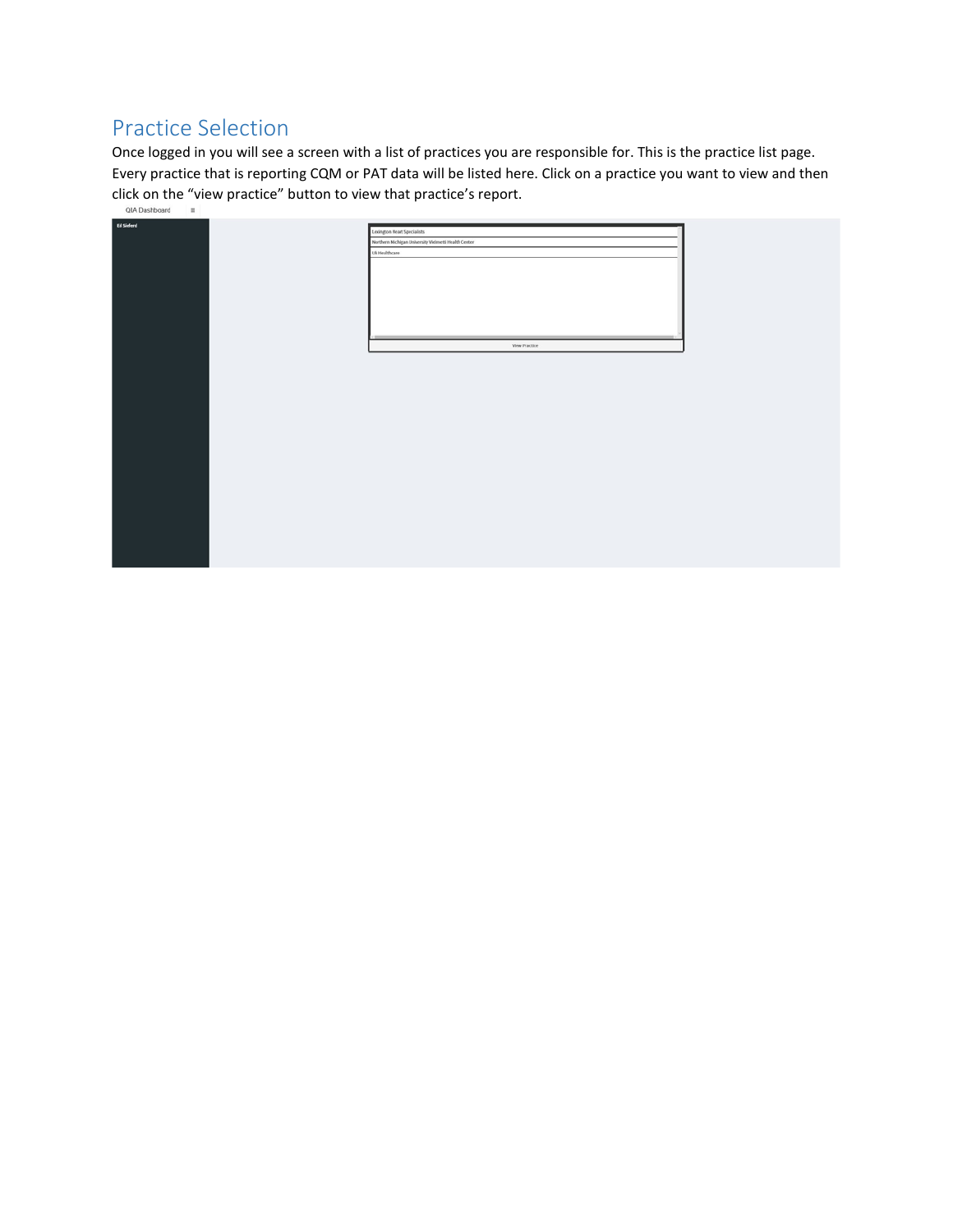### <span id="page-3-0"></span>View All (Overview)

Once you click the view practice button you will see the overview page. This page provides information on quality measure performance and CQM benchmarks. To the top is the CQM Benchmarks display. The CQM Benchmarks is a display that shows how well the practice is performing against benchmarks of quality measures. The benchmarks compare against state, network, similar size, similar practice, and urban/rural/mixed. The dropdown menu below "CQM benchmarks" allows you to change the comparative benchmarks. Each bar in the bar graph represents a quality measure. The bars are filled based on the numerator and denominator of a quality measure, but are displayed as percentages. If a practice is below benchmarks, the line turns red. If a practice is above benchmarks, it turns green.

The Quality measure are displayed on the bottom of the dashboard. The Quality Measure section shows how well a practice is preforming on quality measures. Only the quality measures being tracked by a practice are displayed in the Quality Measure section. The Quality Measure section shows the percentage of the numerator and denominator. The donut graphs display as red and green red. Green shows how many are receiving an intervention red shows how many are not. In the Quality measure graphs, only the most recent information is displayed. If data has not been submitted for the most recent quarter, the dashboard will flag the data as out of date. Quality measures that have no data will be marked as "no data submitted." This in includes quality measures that are not reported.

On the left of the screen is navigation which allows you to select quality measures and navigate through the available CQMs. You may also navigate to the PAT data through this navigation.

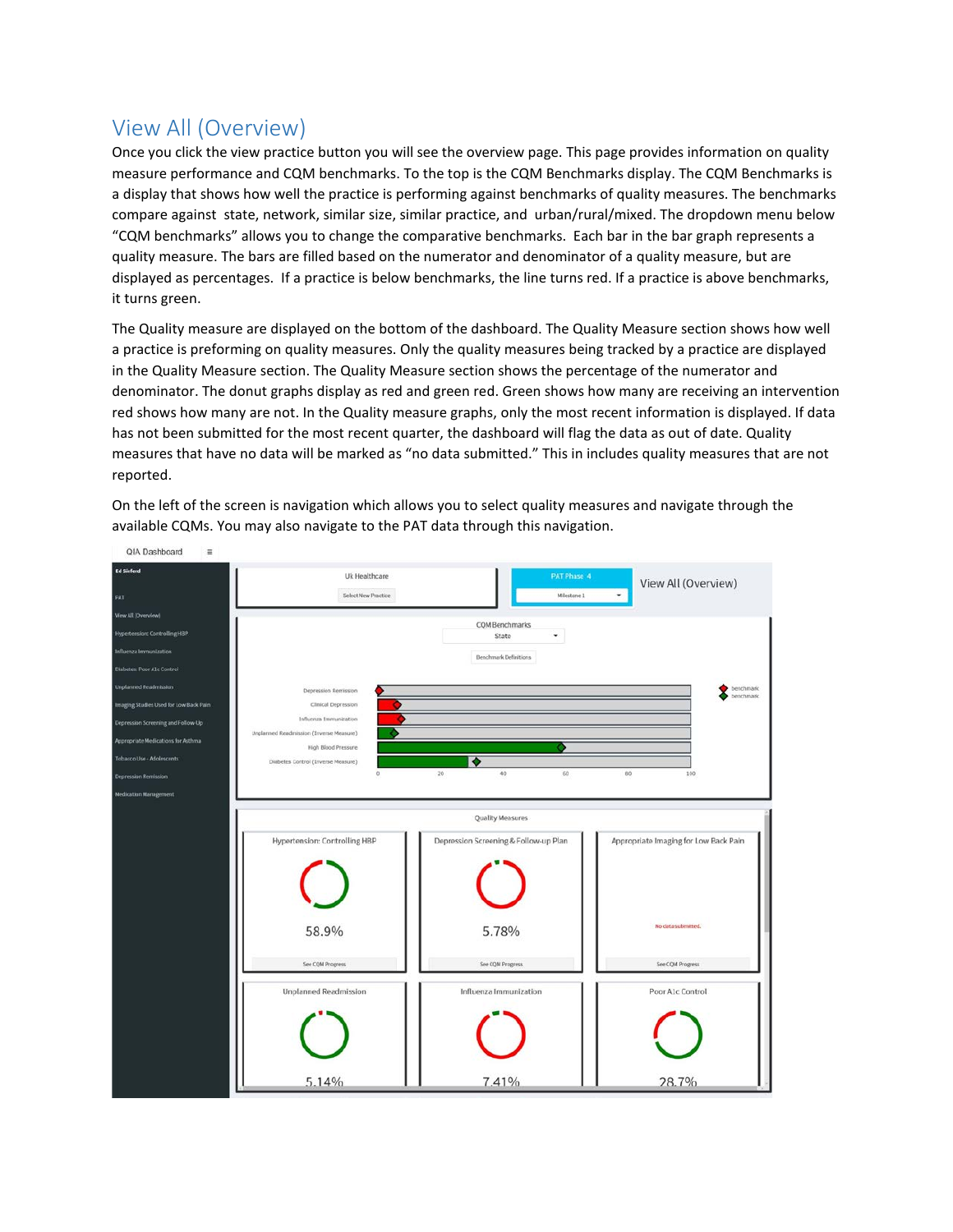In the overview page, you can investigate the performance of quality measures, by clicking on "See CQM progress" below a quality measure, in the Quality Measure section.

### <span id="page-4-0"></span>Quality Measure Page

After clicking on "See CQM Progress," you will be taken to a quality measure's performance. The Quality measure page provides a detailed look at a practice's CQM performance over time. On this page, you will be able to see how well the practice is currently performing and how the practice has performed in the past based on past CQM reporting.



When viewing a quality measure's performance, you will be shown four views. The top line graph shows the percentage of performance over the course of data collection. The line graph shows the quality measure as a percentage based on the number of eligible patients. The graph displays the data over time based on quarterly the